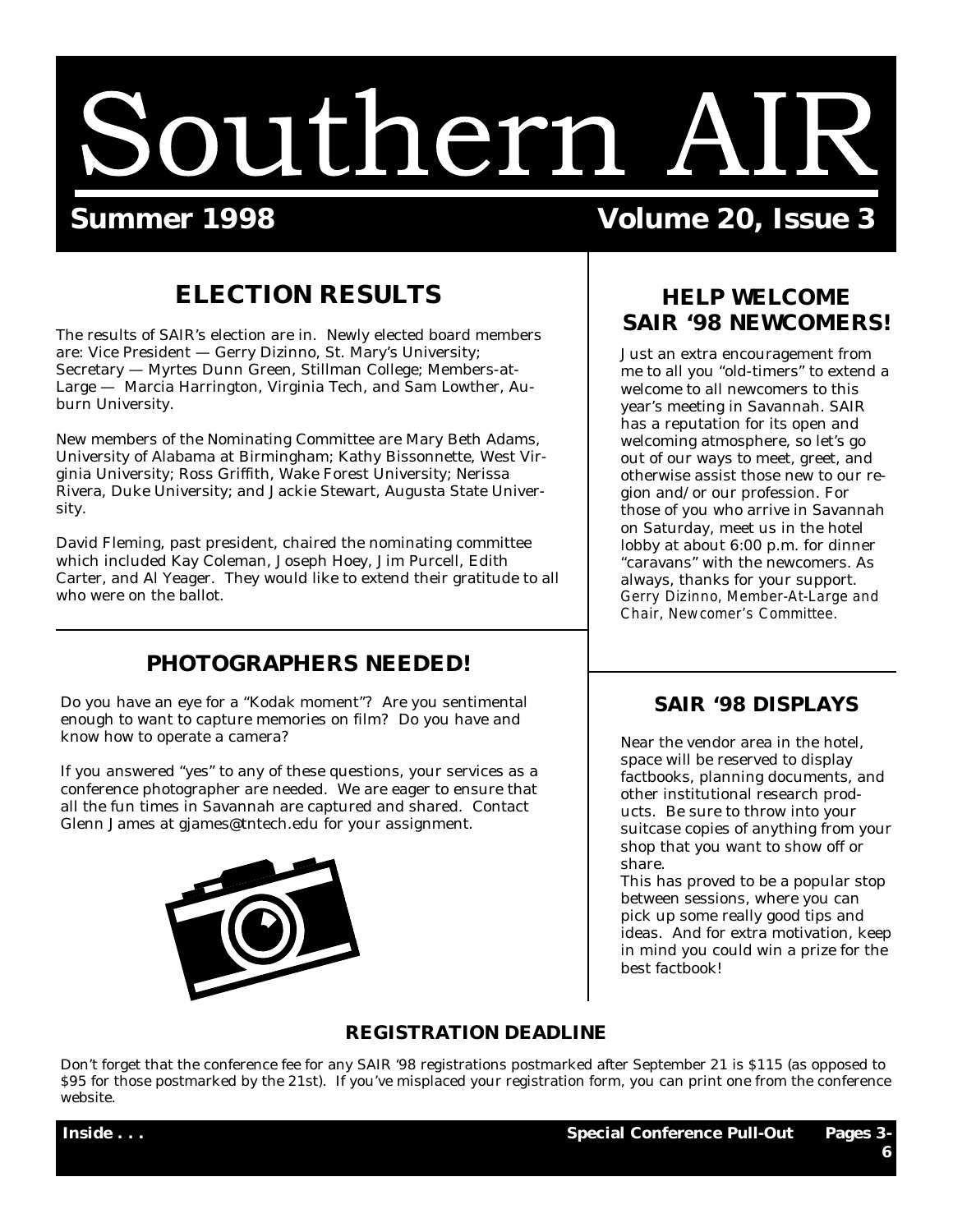# **S A I R**

# **The Southern Association for Institutional Research**

**President** John Kalb Florida State University

**Vice President/ President Elect** Glenn James Tennessee Technological University

> **Past President** Dave Fleming Clemson University

**Treasurer** Hannelore Delbridge University of Alabama

**Secretary** Deb Barshafsky Medical College of Georgia

### **Members at Large**

Sam Baldwin Clark Atlanta University

JoAnne Lowe University of Georgia

Gerry Dizinno St. Mary's University

R. D. "Ike" Ikenberry Mississippi State University

Editor, *Southern AIR* Mary Beth Adams Institutional Studies and Services University of Alabama at Birmingham 420 Administration Building 701 20th Street South Birmingham, AL 35294-0104 (205) 934-3254 Fax: (205) 934-3179 Email: marybeth@uab.edu

Please submit materials for the next issue of *Southern AIR* by the first of December 1998.

# **President's Message . . . From John Kalb**

This is my final newsletter to the membership as SAIR President for 1997-98. It has been a pleasure to be SAIR President this past year, and I look forward to becoming a dinosaur since becoming a SAIRosaur(?) means membership in a group which continues to serve SAIR in an advisory capacity. We can always make SAIR better as is apparent each year, with each conference always improving on the previous ones.



Planning for the annual conference is an on-going activity for the Program Chair/Vice President and entire SAIR Board. (This year's, Savannah, October 17-20, is right around the corner!) Program Chair Glenn James, his Planning Committee, and the Local Arrangements people have done an outstanding job in preparing for this event, and the membership is to be complimented on the great variety of opportunities brought forward. There is a wealth of opportunity at SAIR '98: workshops, papers, panels, roundtables, and speakers. I would also like to encourage you to sign up for the special event, SAIRendipity (the Riverboat Cruise). The Special Event is entertainment, but it is also a great way to meet people and get to know your colleagues in an informal relaxed setting. The hotel, the Marriott Riverfront, is minutes from the riverwalk area and downtown parks — a great location for seeing Savannah.

The 1999 conference will be in Chattanooga. If you look at a map of the southeastern U.S. it is hard to find a more central location than Chattanooga, so make plans now to head for the Choo Choo in 1999. One of my tasks this year has been to secure the location for the Year 2000 SAIR conference. The site will be Myrtle Beach, South Carolina, at the Ocean Dunes/Sand Dunes Resort, October 21-24. We haven't been to a beach location in several years, and it was time to look into that possibility again. The South Carolina group is looking forward to hosting the conference, and their hospitality was spectacular the last time we were in Myrtle Beach.

Through the hard work and dedication of John Milam at George Mason University, SAIR's website, www.sair.org, is up and running. The website is there for the membership to use and exchange ideas. John has created a discussion group that has not been put to much use yet, so I would encourage you to check in periodically. Through the website, contact with others is facilitated if we will use it. Have a problem? Need assistance? Try the SAIR members. Maybe the answer is there . . . .

Thanks again for your support during this year and for the opportunity to be SAIR President. It has been an enjoyable year for me, as I hope it has been for you.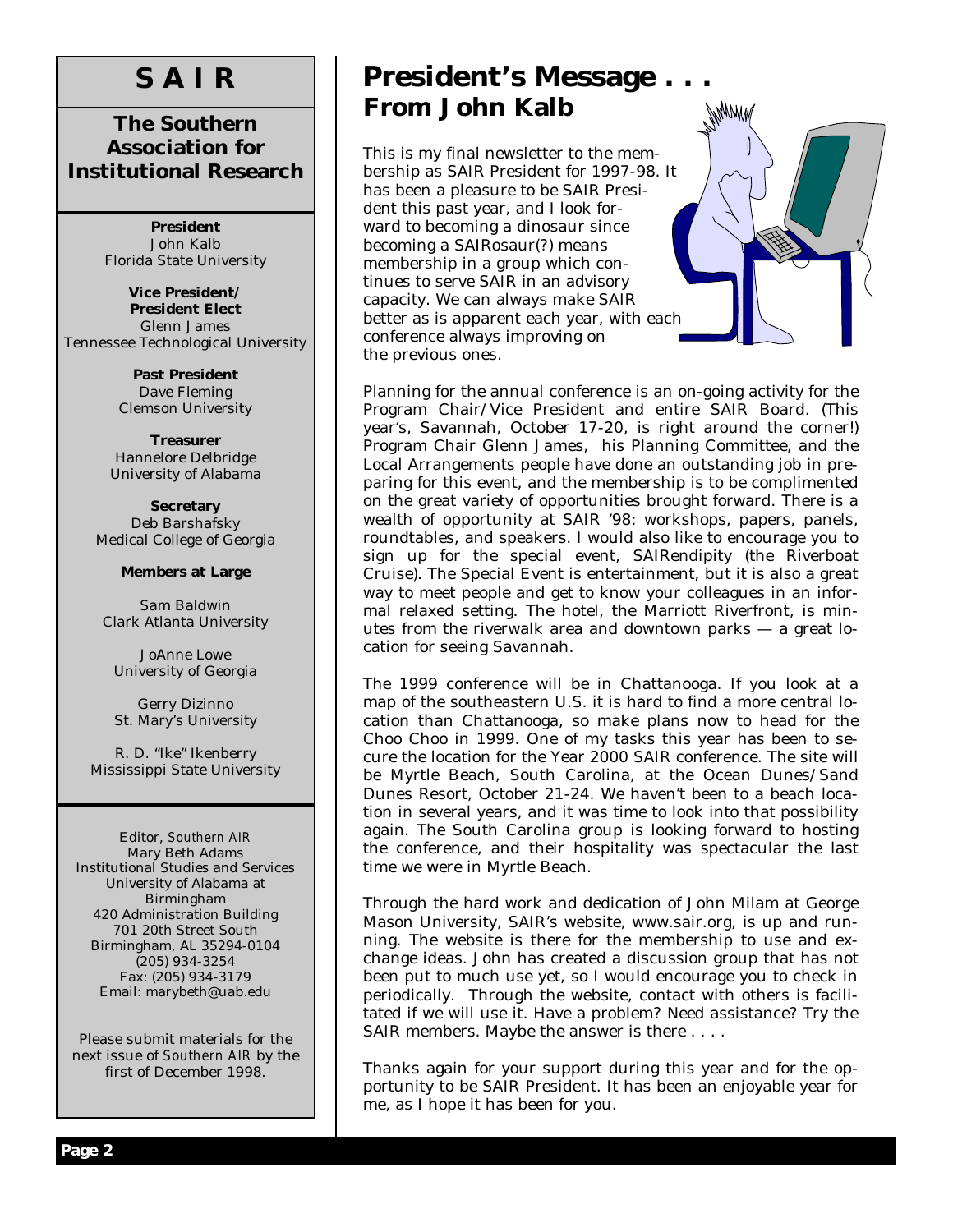# effectively<br>**Bisharing**<br>the knowledge

# **1998 SAIR CONFERENCE Southern Association for Institutional Research Savannah Marriott Riverfront, Savannah, Georgia October 17-20, 1998**

 In the challenging and changing environment of higher education, institutional researchers must continue not only to analyze and develop information effectively but also to share the results of our work effectively with others — with those on our campuses, with other constituents, and with our colleagues in institutional research.

 The 1998 conference of the Southern Association for Institutional Research will be October 17-20 in beautiful and historic Savannah, Georgia. Plan to come and enjoy the experiences as we learn about "effectively sharing the knowledge." SAIR '98 will be an excellent professional development opportunity, so send in your registration form now and join us in Savannah.

### SPEAKERS

The **Sunday evening keynote speaker is Theodore J. Marchese**, Vice President of the American Association for Higher Education; his speech highlights the opening session of the conference. The **Monday general session speaker is J. Fredericks Volkwein**, Director of Institutional Research at State University of New York at Albany.

### **Saturday, October 17**

| 7:30 a.m. $-5:00$ p.m.   | Registration              |
|--------------------------|---------------------------|
| $8:30$ a.m. $-5:00$ p.m. | Workshops                 |
| $8:30$ a.m. $-$ noon     | <b>SAIR Board Meeting</b> |
| $1:00$ p.m. $-5:00$ p.m. | Southern University       |
|                          | Group (SUG)               |
| $5:45$ p.m. $-6:00$ p.m. | Newcomers' Gathering      |
| 6:00 p.m. $-6:15$ p.m.   | Dinner Groups             |
|                          |                           |

### **Sunday, October 18**

| 7:30 a.m. - 5:00 p.m.    | Registration                             |  |
|--------------------------|------------------------------------------|--|
| 8:00 a.m. – 4:00 p.m.    | Workshops                                |  |
| 8:30 a.m. – 11:30 a.m.   | Southern University<br>Group (SUG)       |  |
| $3:00$ p.m. $-4:00$ p.m. | <b>Traditionally Black</b><br>Colleges & |  |
|                          | Universities TBCU)                       |  |
| 4:00 p.m. $-5:00$ p.m.   | Presenters'/Facilitators'<br>Meeting     |  |
| 5:00 p.m. – 5:45 p.m.    | Newcomers' Meeting                       |  |
| 6:00 p.m. $-7:15$ p.m.   | <b>Opening Session</b>                   |  |
| $7:15$ p.m. $-8:30$ p.m. | Reception                                |  |

### 7:30 a.m. – 8:30 a.m. Dinosaurs' Breakfast 7:45 a.m. – 8:30 a.m. Special Interest Groups 8:00 a.m. – noon Registration 8:30 a.m. – 9:30 a.m. General Session 9:45 a.m. – noon Paper/Panel Sessions  $12:15$  p.m.  $-1:15$  p.m. Roundtables/Lunch 1:30 p.m. – 5:00 p.m. Paper/Panel Sessions

### **Monday, October 19**

6:00 p.m. – 10:30 p.m. Special Event SAIRendipity!

### **Tuesday, October 20**

| Awards Breakfast/         |  |
|---------------------------|--|
| <b>Business Meeting</b>   |  |
| Paper/Panel Sessions      |  |
| Lunch (on your own)       |  |
| <b>SAIR Board Meeting</b> |  |
|                           |  |



# **SAIR '98 CONFERENCE WEB SITE**

SAIR '98 conference information is also available at the SAIR conference website: **http://www.oiri.mcg.edu/gairpaq/sair98.htm** Check the website for details and updated information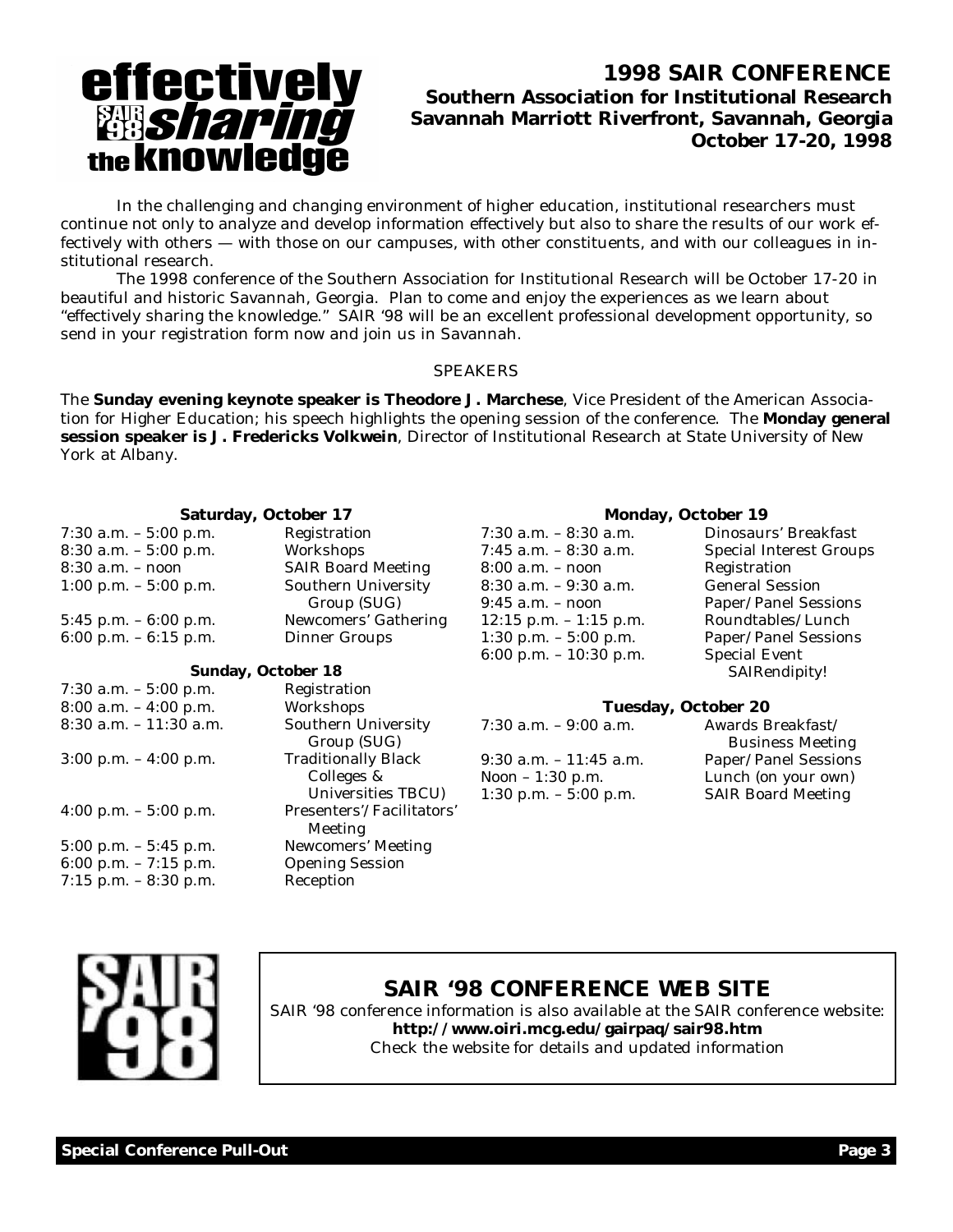# **HOTEL ACCOMMODATIONS/ TRAVEL ARRANGEMENTS**



### **HOTEL INFORMATION**

 The conference hotel is the Savannah Marriott Riverfront. Located on the Historic Riverfront, the Marriott is adjacent to world-famous River Street which offers unique shops, taverns, and restaurants. Rates are \$115 for single or double with a \$20 charge for each additional person. Upgrade to river front room is \$20. Room rates are subject to applicable state and local taxes in effect at check-in. Hotel parking is \$7 per day. Please call the hotel directly at (912) to 233-7722 to make reservations. DO NOT use the 800 number, as they will not be aware of special conference rates.

 All rooms have voice mail, data ports on phone, cable/satellite TV with remote, in-room movies, iron and ironing board, and hair dryers. Monday through Friday, newspapers are delivered to your room. In addition, the Marriott features indoor and outdoor pools, a health club, whirlpool, and game room available to guests on a complimentary basis. Tybee Island (the beach!) is only a 20-mile drive. For you golf fanatics, plan a round at Southbridge, less than 10 minutes from downtown Savannah.

### **GROUND TRANSPORTATION AT SAVANNAH INTERNATIONAL AIRPORT**

 SAIR attendees have a number of choices of ground transportation at the Savannah International Airport. Coastal Transportation will shuttle attendees to the Marriott for \$10 per person. McCall's also operates a shuttle (\$16 per person or groups of three or more for \$11 per person). Taxi service to the Marriott is available for \$18, plus gratuity.

### **DELTA SPECIAL MEETING FARE . . . CALL 1-800-241-8780**

 Delta Airlines is offering special rates which allow you a 5% discount off Delta's published round-trip fares\* within the continental U.S., Hawaii, Alaska, Canada, Mexico, Bermuda, San Juan, Nassau, and the U.S. Virgin Islands. By purchasing your ticket 60 days or more prior to your departure date, you can receive an additional 5% bonus discount.

 A 10% discount will be offered on Delta's domestic system for travel to the meeting based on the published unrestricted roundtrip (Y06) rates. No advance reservations or ticketing is required, but if you purchase your ticket 60 days or more prior to your departure date, you can receive an additional 5% bonus discount. No discounts apply on Delta Express.

To take advantage of these discounts, follow these simple steps:

- 1. Call Delta Meeting Network® Reservations at 1-800-241-6760, weekdays 7:30 a.m. to 11:00 p.m. or weekends 8:30 a.m. to 11:00 p.m. eastern time. Or, have your travel agent call Delta's toll-free number to obtain these same advantages for you. **Refer to file number 119242A.**
- 2. Travel in the continental U.S., Hawaii, Alaska, Canada, Mexico, Bermuda, San Juan, Nassau, and the U.S. Virgin Islands only. These discounts are available only through the Delta Meeting Network® Reservations tollfree number.

\*Applicable restrictions must be met. Seats are limited. No discounts apply on Delta Express.



# **Special Event: SAIRendipity**

SAIR members opting to join their colleages for the Monday night special event can expect a two-hour cruise on the Savannah River Queen. The buffet includes Southern fried chicken, BBQ pork, broiled fish, and all the fixings. Water, coffee, and tea are included. A cash bar is available. Entertainment will be '50s, '60s, and '70s music on one level and a jazz trio on the other. We'll board the boat on the River-

front, a short walk up from the conference hotel. We de-board in the same spot. Very convenient, as one SAIR member observed, for a River Street pub crawl.

SAIRendipity has been recognized as an excellent opportunity for developing important networking contacts with colleagues.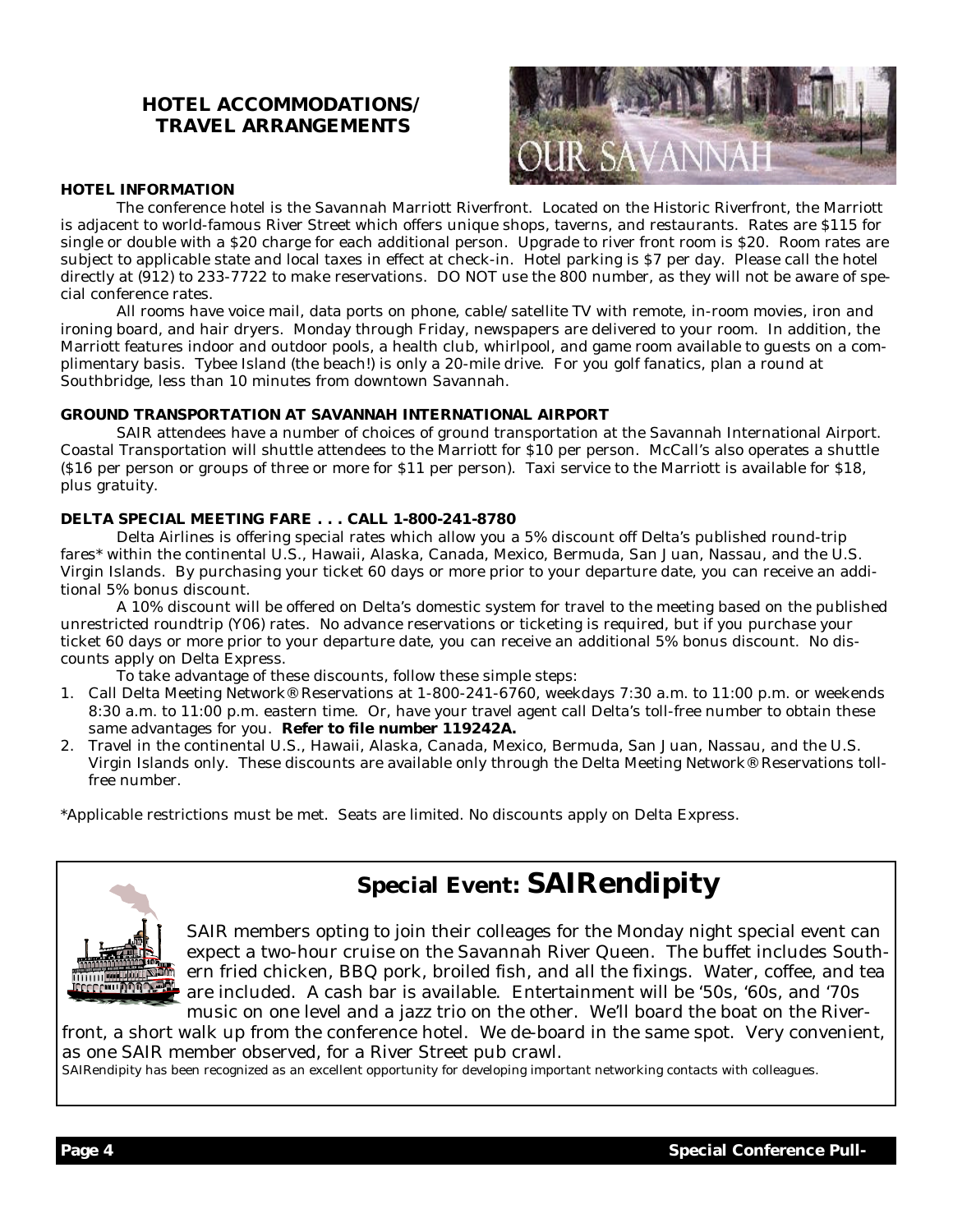## **WORKSHOPS**

This year's choices of pre-conference workshops provide participants with an opportunity to explore in-depth experiences in a variety of topics. Cost: \$25 per person per workshop except WK4, which is \$45. **Enrollment is limited; please register soon.**

### **Saturday, October 17**

### **Beginning SPSS 8.0 for Institutional Research: A Practical Overview (WK1) - 8:00 a.m.-noon**

This hands-on workshop will examine differences between SPSS 8.0 and earlier versions and will focus on tactics and procedures for using data with SPSS, labeling variables and values, modifying and selecting data for computations, managing window sessions, and calculating basic descriptive statistics, including frequency distributions and summary statistics (mean, median, mode, variation, and standard deviation). Further, participants will become familiar with preparing and printing basic reports for common institutional research projects. Participants will receive a comprehensive workbook.

*Prerequisite Skills and Knowledge*: Participants should have an understanding of and experience with Windows 95 or 98, basic word processing, and spreadsheets. Participants also should have a basic understanding of descriptive statistics, including measures of central tendency and variation. Experience with SPSS or analytical and inferential statistics is not necessary. Michael Crow, Savannah State University; Karim Ladha, Savannah State University

### **Intermediate SPSS 8.0 for Institutional Research: A Practical Overview (WK2) 1:00-5:00 p.m.**

This hands-on workshop will focus upon the analysis of data made possible by the manipulation of data contained in SPSS data files. Practical techniques and tips for when, why, and how to use t-tests, analysis of variance, regression, multiple regression, correlation, and cluster, factor, and discriminate analysis will be explored together with consideration of data and graphic output. Participants will receive a comprehensive workbook.

*Prerequisite Skills and Knowledge*: Participants should have some general understanding of basic analytical statistical concepts, including (for example) correlation, t-test, analysis of variance, cluster, factor, and regression analysis. Also, participants should have some skill in working at the level suggested by the Beginning SPSS 8.0 workshop described above, even if this skill was developed through working with a different statistical software package.

Michael Crow, Savannah State University; Karim Ladha, Savannah State University

### **Developing Appropriate Measures of Teaching Workload, Instructional Costs, and Research/Service Activity for Intraand Interinstitutional Comparison (WK3) 1:00-5:00 p.m.**

This workshop provides a "nuts and bolts" discussion of concrete strategies for building a campus data base that lends itself to a thorough analysis of faculty teaching loads, instructional costs, and research and service activity. The Boyer Commission on Educating Undergraduates in Research Universities recently decried the quantity and quality of undergraduate contact with tenured and tenure track faculty at those institutions, suggesting that students are not getting full value for their tuition dollar. Less harsh but comparable criticism has been directed at all of higher education, especially with regard to costs. With growing external pressures for greater accountability from higher education, it is imperative that institutions be able to respond to the question, "Who is teaching what to whom, and at what cost?" This workshop provides the necessary tools for responding to that and other questions currently being directed at colleges and universities.

Michael F. Middaugh, University of Delaware

### **Survey Research Using SAS (WK4) \$45 (includes book) 1:00-5:00 p.m.**

The ability to conduct survey research with high response rates and minimal effort is a critical skill for IR personnel. This workshop will demonstrate the use of the SAS System to handle common survey research computing applications: (a) Selecting random samples and generating ID numbers, (b) storing samples in ASCII or SAS system files, (c) merging files to combine institutional records with survey data, (d) generating individualized letters and envelopes, (e) tracking respondents and conducting follow-up mailings, and (f) statistical analysis of survey data. The workshop is designed for IR practitioners who have some experience with basic SAS and want to develop an efficient process for conducting personalized survey research. Participants will receive a copy of *Your Guide to Survey Research Using the SAS System*, authored by Gravely and published by the SAS Institute (1998).

Archer Gravely, University of North Carolina at Asheville

### **Enrollment Management (WK5) 1:00-5:00 p.m.**

The enrollment workshop will provide institutional researchers and members of institutional teams with an opportunity to acquire and apply timely information regarding retention studies, enrollment projections, and enrollment analyses. The workshop also will provide an opportunity for institutional representatives to initiate the development of consortia for on-going institutional learning systems to focus on the topics of this workshop after the conference. This workshop is for institutional researchers with at least two years of institutional research experience and institutional teams that represent academic and academic support professionals.

Micheal Boatwright, American College Testing; Hansel Burley, Texas Tech University; William Fendley, University of Alabama; Nathaniel Pugh, University of Georgia; Gerald W. McLaughlin, Virginia Polytechnic Institute and State University; Timothy Sanford, University of North Carolina at Chapel Hill.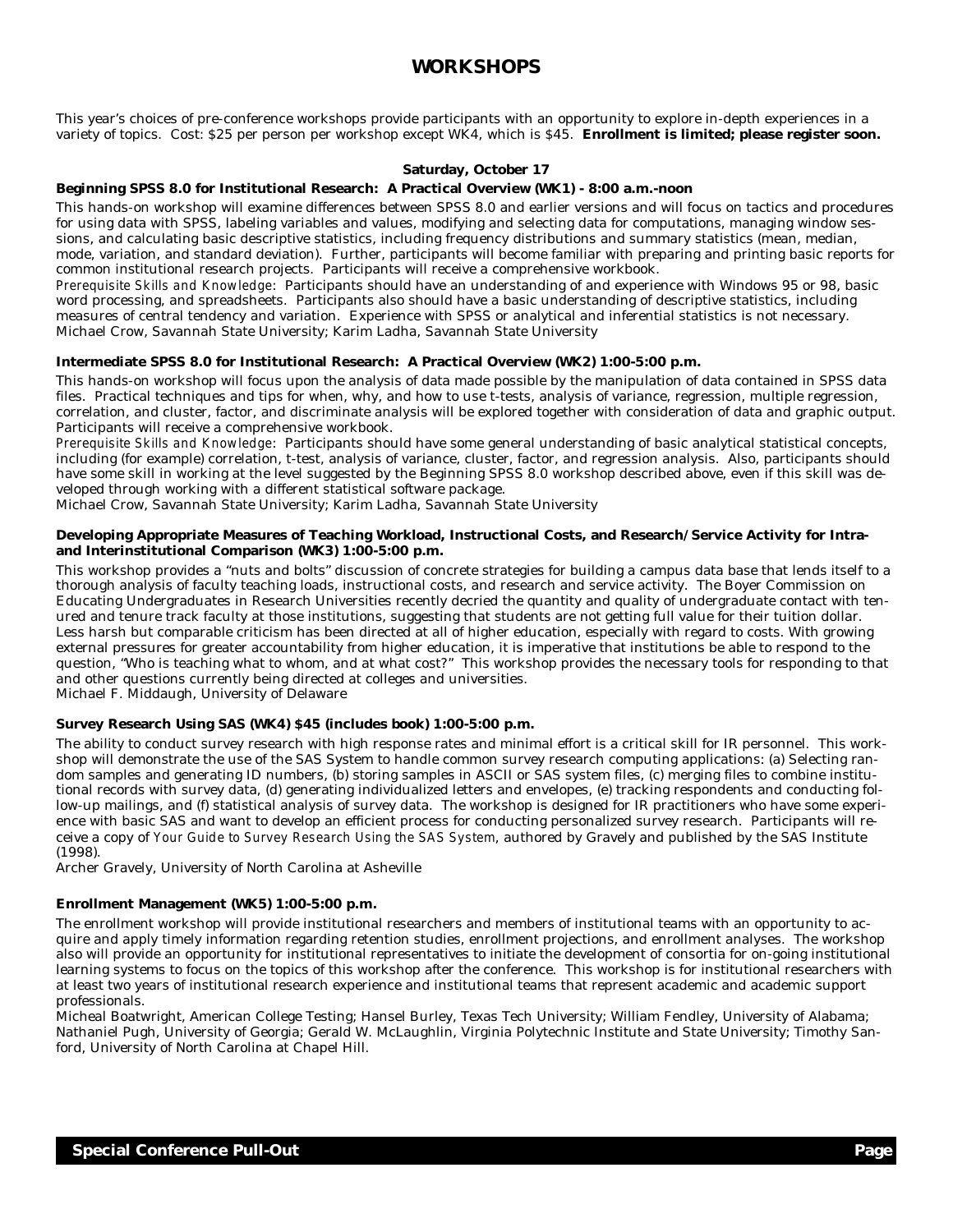# **WORKSHOPS (continued)**

### **Sunday, October 18**

### **Institutional Effectiveness (WK6) 8:00 a.m-noon**

The institutional effectiveness workshop will provide institutional researchers and members of institutional teams with an opportunity to acquire and apply timely information regarding institutional effectiveness, learning outcomes assessment, program review, performance indicators, and institutional evaluation/assessment. The workshop also will provide an opportunity for institutional representatives to initiate the development of consortia for on-going institutional learning systems to focus on the topics of this workshop after the conference. This workshop is for institutional researchers with at least two years of institutional research experience and institutional teams that represent academic and academic support professionals. Samuel Baldwin, Clark Atlanta University; David Fleming, Clemson University; Karen Gentemann, George Mason University; Myrtes Green, Stillman College; Marcia Harrington, Virginia Polytechnic Institute and State University; Tamela Heath, Trinity College; Larry Jones, University of Georgia

### **The Use of NCES National Databases for Institutional Policy Analyses (WK7) 8:30 a.m -noon**

The purpose of this workshop is to help participants gain experience in the use of several national databases that have rich information for institutional research. The workshop will map major research issues with these databases, discuss technical issues such as sampling weights and variance computation in analyzing sample survey data, illustrate the use of personal computers to create analysis files and conduct statistical analyses, and demonstrate peer selection techniques. Procedures for obtaining these databases and technical assistance from the National Center for Education Statistics (NCES) also will be discussed.

William H. Freund, Pinkerton Computer Consultants, Inc.; Susan Broyles, National Center for Education Statistics; Valerie Martin Conley, Virginia Polytechnic Institute and State University

### **Effectively Polishing Reports for Professional Shine (WK8) 9:00-11:30 a.m.**

How does the human eye travel across printed material? Does it really matter what the report looks like as long as the data are valid? What is white space and can it be used as a design tool? This tips-and-tricks workshop will turn even the dullest reports into professional looking documents that effectively use graphic design techniques to increase readability and grab the attention of the reader. Become aware of amateur mistakes that take away from the intended message. This workshop could teach some old and new dogs some impressive new tricks.

Kaye Lawson, Clemson University

### **The Institutional Research Role in the Self-Study Process: Strategies for Effective Performance (WK9) 1:00-4:00 p.m.**

The institutional research office remains an invaluable resource for an institution undergoing an accreditation self-study. A model will be presented for enhancing the performance of institutional research as an information resource for the compliance report. Example handouts will be used to clarify the strategies as they are introduced in the workshop. This workshop is intended to benefit the institutional researcher with or without self-study experience and to be informative for those whose institutions intend to use either the traditional or alternative self-study format. Ellen Posey, Georgia State University

### **Developing Excel and PowerPoint Presentations to Effectively Communicate Data from the Delaware Study and Other Sources (WK10) 1:00-4:00 p.m.**

Data bases such as those associated with the Delaware Study of Instructional Costs and Productivity are replete with tables that contain voluminous numbers and do not quickly capture the attention of a president, provost, dean, or department chair. Data collection activities associated with the Delaware Study and other complex analytical issues are often time consuming. Therefore, it is imperative that the energy expended in gathering and analyzing the data be rewarded by having the information used in institutional policy and resource allocation/reallocation decisions. This workshop uses data from the University of Delaware and the Delaware Study to develop presentation strategies for communicating information in clear and concise packages using Microsoft Excel, PowerPoint, and other software packages. While this is a demonstration workshop, each participant will receive a step-by-step "cookbook" for replicating the demonstrations at his/her own campus. Michael F. Middaugh, University of Delaware

### **Newcomers, Welcome to Our World (WK11) 1:00-4:00 p.m.**

"Unique" is often used to describe the expectations and opportunities of an institutional researcher in the information-rich academic community. Newcomers to the field will learn about the basic IR functions and selected examples of effective practice. Topics will include: reporting; conducting enrollment, retention, financial, and cost/benefit studies; evaluating the IR office and functions; institutional effectiveness and IR; and resources for professionals.

Gerard Dizinno, St. Mary's University; Tom Bohannon, Baylor University; Harriott Calhoun, Jefferson State Community College; Myrtes Green, Stillman College; Marcia Harrington, Virginia Polytechnic Institute and State University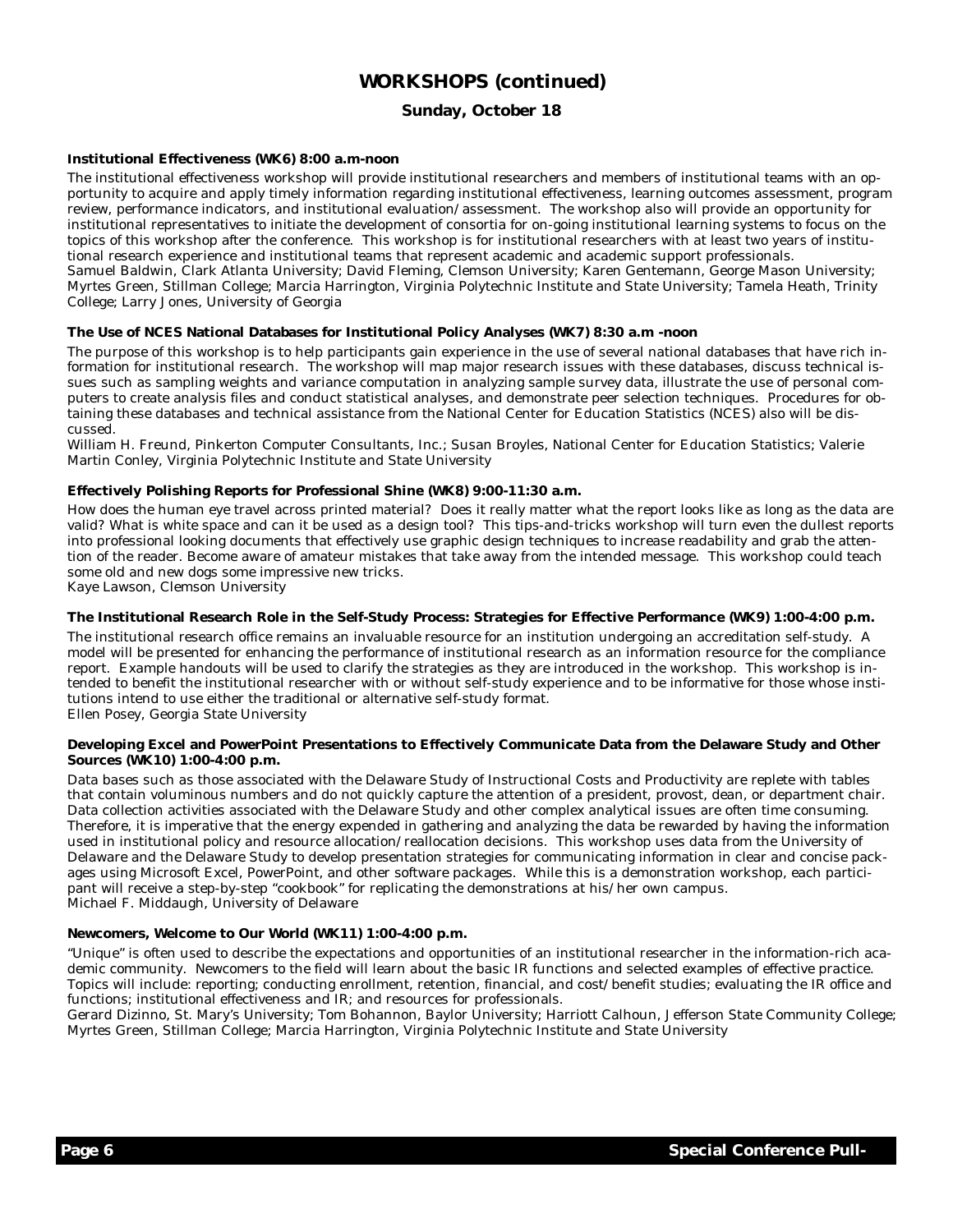# **1999 AIR FORUM SET FOR SEATTLE**

Bill Fendley, AIR President, wants to encourage everyone to start planning now to attend the 39th AIR Forum May 30-June 2, 1999 at the Sheraton Hotel & Towers and Westin Hotel in Seattle. The theme is "Cooperation and Collaboration: Building a Seamless Educational System."

Keynote speakers will be Dr. Willard Daggett, President, International Center for Leadership in Education, Inc., who will speak on "Technology: Transcending Time and Space— Implications for Education," and Dr. Bernard Sheehan, President, Technical University of British Columbia, who will speak on "Communication and Learning Technologies: The Case of a New University." The topic of Dr. Helen Giles-Gee, Dean of the School of Professional Studies, State University of New York at Cortland, will be "Partnerships: Current and Future Imperatives."

Forum Chair: is Karen Conklin, (kconklin@johnco.cc.ks.us). AIR staff contact is Barbara White, (baw7465@mailer.fsu.edu). Local arrangements are being handled by Laura Saunders (lsaunder@hcc.ctc. edu) and by Jack Bautsch (jbauts@sccd.ctc.edu).

For additional information, check out the AIR '99 website: http://www.irp.udel.edu/air99/ air99intro.html



# **FROM AROUND THE REGION . . .**

 The Tennessee Association for Institutional Research (**TENNAIR**) held its eleventh annual conference in Nashville, Tennessee on August 10-11, 1998. The theme of the conference was "Changes Affecting Institutional Research." Dr. Terrence Russell, Executive Director of the Association for Institutional Research (AIR) delivered a very insightful presentation which followed the theme of the conference. TENNAIR officers for 1998-99 are President, Ms. Carol Holt (Motlow State Community College); Vice President, Dr. Cornelia Wills (Middle Tennessee State University); Treasurer, Dr. Richard Beam (Johnson Bible College); Secretary, Ms. Bonnie Riggs (Chattanooga State Technical Community College) and Past President, Dr. Glenn James (Tennessee Technological University).

**Jim Purcell**, Director of Planning and Assessment at Our Lady of the Lake College (Baton Rouge, LA) has accepted the position of Director of Institutional Planning and Policy Analysis at Georgia College and State University in Milledgeville. He will begin work in Georgia in early September.

 **Joseph Hoey**, Assistant Director for Evaluation and Policy Studies, in University Planning and Analysis at North Carolina State University, has accepted the position of Director of Assessment at Georgia Institute of Technology (Georgia Tech). He will begin work in Atlanta at the end of September.

 **Yihong Gu** was recently promoted to Associate Director of Institutional Research at Wake Forest University.

# **TBCU UPDATE**

The Traditionally Black Colleges and Universities special interest group will celebrate its 25<sup>th</sup> anniversary during the AIR meeting in Seattle. Samuel Baldwin, Clark Atlanta University, is the chairperson for this momentous occasion. If you have any mementos related to TBCU, please contact Mimi McDaniel, Alabama State University, POB 271, Montgomery, AL 36101-0271. Mimi can also be reached at 334- 229-6859 (voice), 334-229-4973 (fax) or mmcdaniel@asunet.alasu.edu (e-mail).

Word has it that Charlie Brown, member emeritus, is looking to break a record. Charlie has attended every AIR meeting since 1972. Any challengers? By the way, Charlie was a young 78 on August 6, 1998. Happy Birthday, Charlie.

Nikki Blake, formerly of the AIR office, successfully completed her Masters degree in August and is now a resident of Atlanta. Good luck, Nikki.

Congratulations to Cornelia Wills, Middle Tennessee State, upon her appointment as program chairperson and president elect of TENNAIR. Kudos also to ALAIR Executive Board Members Mimi McDaniel and Cathy Tanner, Bishop State.

The TBCU Journal has been a great success. Thanks to all supporters. The Journal will become an annual issue. Look for it in Seattle.

New Officers of TBCU are Myrtes Dunn Green (Stillman College), president; Marcia Conston (Benedict College), vice president/president elect; and Gladys Bennett (Norfolk State University), secretary.